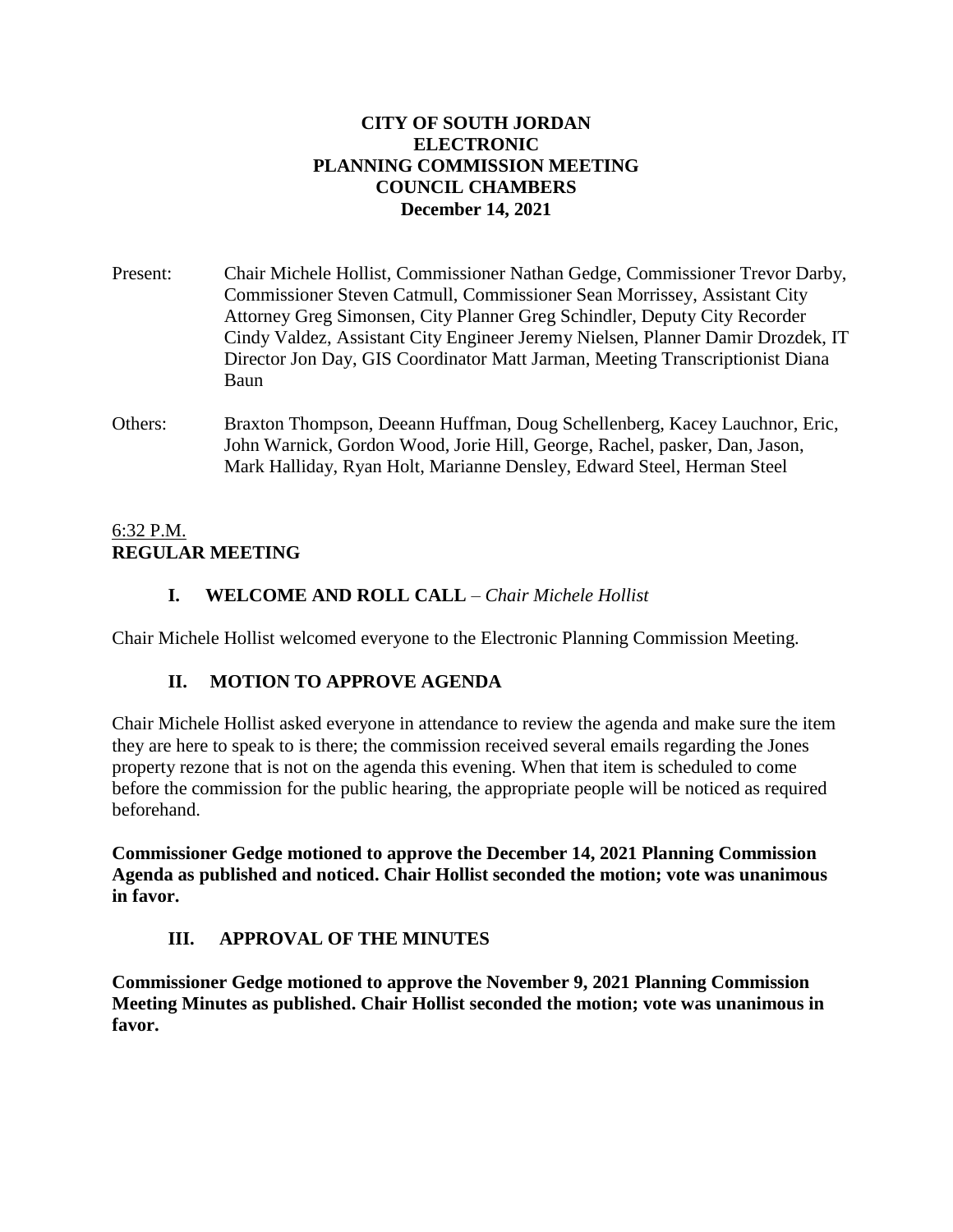## **IV. STAFF BUSINESS**

Chair Michele Hollist mentioned an email from Planning Director Steven Schaefermeyer regarding the 4 hours of training required for all commission members.

Commissioner Nathan Gedge thanked staff for their hard work, especially during the long meetings. He also appreciated the detailed minutes from the last meeting.

### **V. COMMENTS FROM PLANNING COMMISSION MEMBERS** *- None*

- **VI. SUMMARY ACTION –** *None*
- **VII. ACTION –** *None*

### **VIII. ADMINISTRATIVE PUBLIC HEARINGS –**

#### **A. DAYBREAK VILLAGE 9 PLAT 2 PRELIMINARY SUBDIVISION**

Location: Generally 11435 S. Silver Pond Drive & 11390 S. Watercourse Road File No: PLPP202100191 Applicant: Larry H. Miller Real Estate

City Planner Greg Schindler reviewed background information from the Staff Report.

**John Warnick (Applicant)** apologized for not being able to attend in person due to a previous commitment. The Village 9 plats that are going to start coming through are what they are calling their "move-up village," and they are similar to some of the past villages they have done in Daybreak. It is part of the watercourse, as was mentioned, and he is really excited for bringing these online; there are four or five that the commission will hopefully be seeing shortly. They have had a lot of interest in these, the builders are all waiting for them and they can't build them fast enough.

Chair Michele Hollist opened the hearing to public comment. There were no comments, the public hearing was closed.

**Commissioner Gedge motioned to recommend approval of Project No. PLPP202100191**, **subject to all South Jordan City requirements being met before recording the plat. Chair Hollist seconded the motion. Roll Call Vote was 5-0, unanimous in favor.**

### **B. HIGHRIDGE COMMERCIAL SUBDIVISION AMENDED, SUBDIVISION AMENDMENT**

| Location:  | 3576 W. South Jordan Dr |
|------------|-------------------------|
| File No:   | PLPLA202100163          |
| Applicant: | Braxton Thompson, DIA   |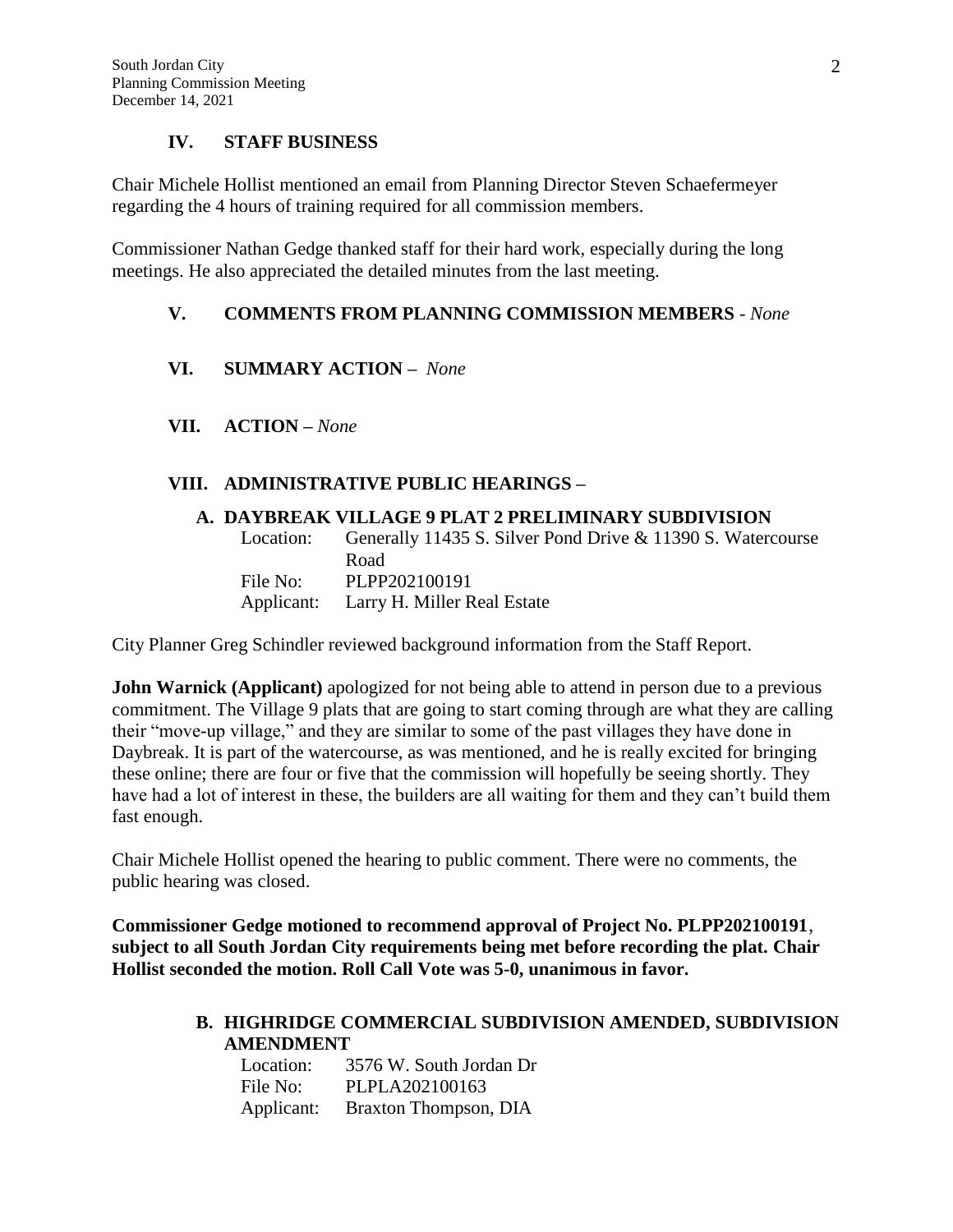City Planner Damir Drozdek reviewed background information from the Staff Report.

Commissioner Steve Catmull asked if, as this gets developed, it will connect up to the commercial property to the north.

Planner Drozdek said they haven't seen any plans yet, so they don't know what the intent is, but that is common. He noted that fencing is prohibited between commercial properties, so it would remain open.

Chair Michele Hollist opened the hearing to public comment.

**Braxton Thompson (Applicant)** didn't have anything to add at this time. They will get drawings in for a site plan shortly after this.

Chair Hollist closed public comment.

**Commissioner Darby motioned to recommend approval of File No. PLPLA202100163, Highridge Commercial Subdivision amended subdivision amendment. Chair Hollist seconded the motion. Roll Call Vote was 5-0, unanimous in favor.**

### **C. ULTRADENT BUILDING 4, SITE PLAN AND CONDITIONAL USE PERMIT**

| Location: | 10193 S. Jordan Gateway / 362 W. Ultradent Dr. |
|-----------|------------------------------------------------|
| File No:  | PLSPR202100252, PLCUP202100254                 |
|           | Applicant: Matt Williams, PGAW Architects      |

City Planner Damir Drozdek reviewed background information from the Staff Report.

Chair Michele Hollist asked what changes the applicant made to the building at the request of the Architectural Review Committee.

Planner Drozdek said one of the biggest changes was to have some metal awnings added above the doors. All changes are listed in the staff report, but from what he can remember:

- The pilasters went about three-quarters of the way up the building, they were asked to extend those to the top.
- The parapet wall's finish had a different color, possibly white or gray originally; that was changed to black.
- They were showing some screen walls which were not there before. This ties in with the rest of the building and provides some additional screening of the loading areas.

Commissioner Nathan Gedge asked if there were any concerns or issues the commission should consider, specifically with this property up against the UTA Frontrunner line.

Planner Drozdek said we have done other projects along the TRAX line, but they have never been given any special requirements for fencing or anything else by UTA. Fencing can be a good and bad thing, as tagging does become a maintenance issue.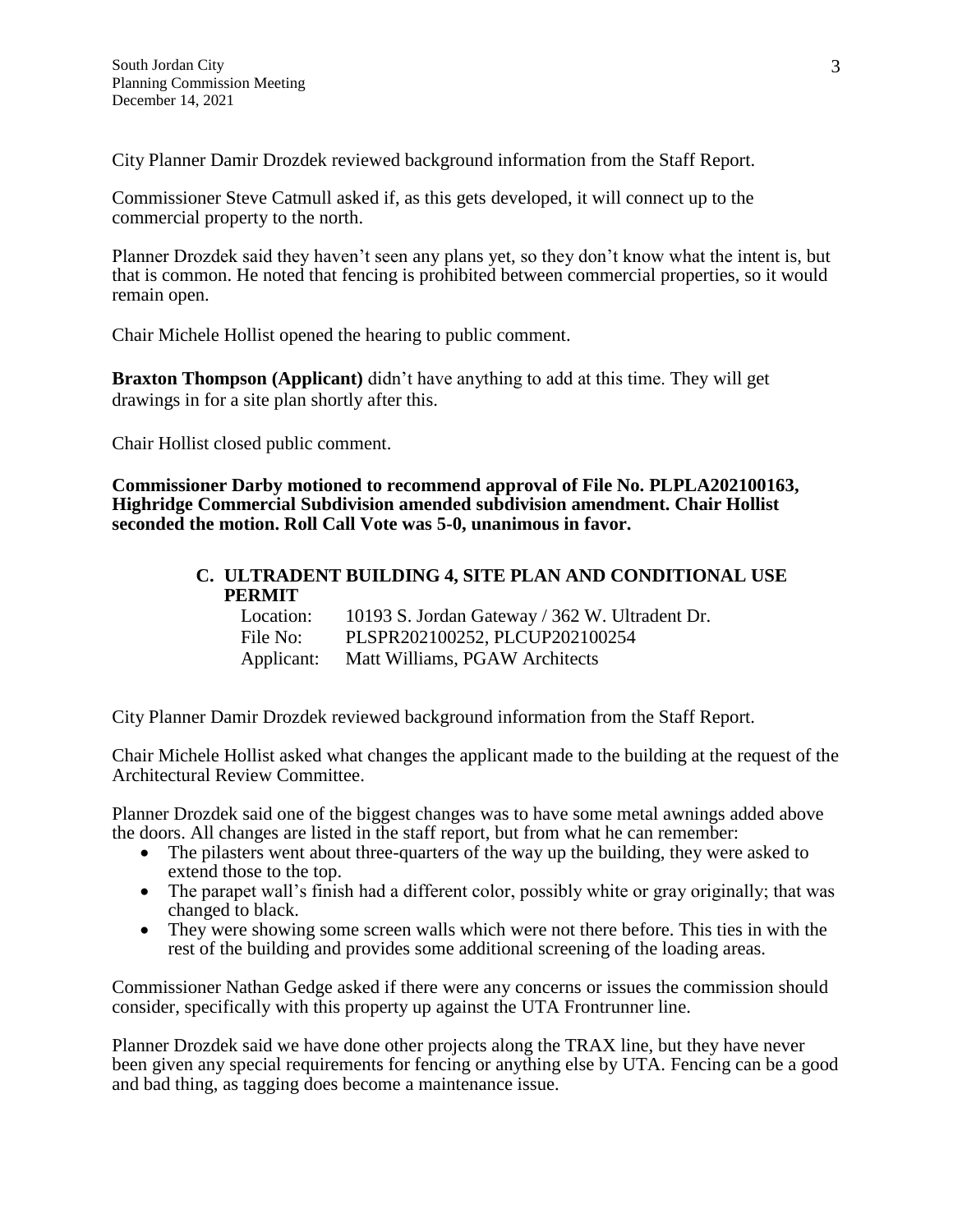Chair Hollist asked if the applicant was present, and if they had anything to add to the staff report. They responded "no" from the audience and did not approach the stand.

Chair Hollist opened the hearing to public comment and mentioned she will give a 15 second warning if a member of the public is about to hit their three minute mark.

**Mark Halliday (Resident)** said one of his concerns is a ditch on the south side of the property, on the north side of Ultradent Drive. This is an irrigation ditch that runs from the UTA TRAX station to the north, down all the way west along Ultradent Drive, and continues to property underneath Gateway Road and a farm area. He is also concerned about the Dry Creek drainage. He noticed in the plans that they state there will be some drainage going into Dry Creek, he is concerned about what that might be and where it will come from. The other issue is with the road, Ultradent Drive. Ultradent Drive runs from the TRAX all the way down across Gateway Road to the west. He presented a copy of an agreement (Attachment B) that was signed by the city in 2019 that says Ultradent Drive, in its entirety, will be dedicated as a public access road. He is asking the city to honor their agreement, or be in violation. Another concern, as stated before, is the type of conditional uses being allowed in the building. He is not opposed to the building going in there, as it will be like the other buildings on that site, he is just concerned about the manufacturing that's taking place as far as the dumping. He sees they stated there will be small to large amounts of hazmat waste, and he is wondering what that waste material might be; how it will be exposed into the environment both by air and/or by water or ground, how it will be utilized. He referenced a letter that was sent before the meeting (Attachment A) regarding issues with the ditch units. Regarding the Easement Agreement (Attachment B) dated December 20, 2018, he still doesn't see where that has been marked on the County Assessor's site as being a dedicated road down through, it still shows that property is abutted by DEF Properties; he asks that be taken care of. He spoke with the city's attorneys around November 2020 in regards to that and he is asking that change be made so it shows and there are no problems with real estate agents and/or appraisers looking at that property as being a public access road.

Chair Hollist explained we will have the entire public hearing, write down all of the questions and concerns raised, and after public comment is closed staff and the applicant will help answer those questions.

Chair Hollist closed the hearing to public comment. She noted that the email referenced (Attachment A) was received before the meeting and reviewed, she asked staff if the issues raised in the email were something the city would be arbitrators of in any form.

Planner Drozdek said it sounds like a private issue, but he is not sure. Several years ago, there was a building to the north approved for Ultradent and these same issues were brought up at that hearing. Additionally, when the office buildings were being developed to the south of this site, the same issues were brought up again in regards to irrigation and the ditch.

Assistant City Engineer Jeremy Nielson said Engineering received a copy of the letter and reviewed it as well. They do not have any records for that irrigation ditch; it is a private ditch, so they were unable to do anything further as the city does not have access to any information on it.

Chair Hollist asked if the site plan incorporates some sort of modification to any of the water accesses in this area, or if that is even a part of what is being heard tonight.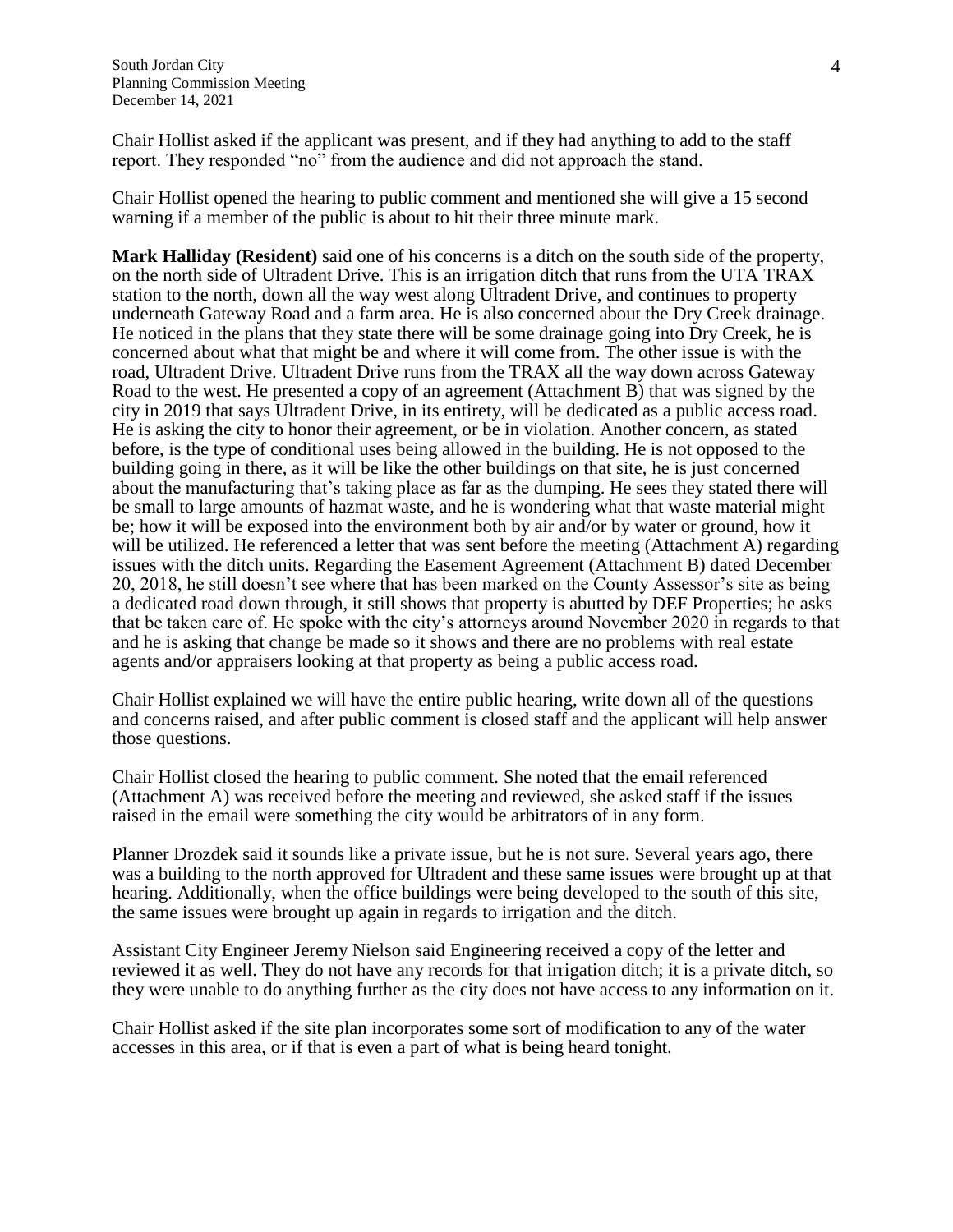Engineer Nielson said they forwarded a copy of the irrigation ditch concerns to the applicant for the engineer that surveyed the site and asked them to look into that; he suggested asking them if they have anything to share.

Assistant City Attorney Greg Simonsen said, with respect to the issue on Ultradent Drive, that is not before the planning commission tonight. The recommended motion by staff has Ultradent Drive as an approval being conditioned upon the city council subsequently approving the vacation of that portion. If that vacation of right-of-way is not approved by the city council, and the planning commission does the motion the way it has been suggested by staff, it would not go through.

Chair Hollist clarified that tonight they are not voting on vacating, nor do they have the authority to vacate, a public road; that will go before city council in the future. The motion being voted on tonight stipulates this can only pass if the city council approves the right-of-way vacation.

City Planner Greg Schindler said that if the city council does not approve the right-of-way vacation, the applicant will have to modify their site plan and come back here in the future. If this comes back to the planning commission because the right-of-way vacation is not approved, only the property owners adjacent to the property being vacated will be notified.

Commissioner Gedge said, in regards to the question asked during public comment, the reason this is probably not recorded with the county office is because that vacation process has not occurred yet.

**Irwin Fischer (Applicant)** is one of the Vice Presidents at Ultradent. They got the letter from Richard just last night or this morning, and in typical fashion it is a little convoluted and difficult to understand. This is typical of decades of trying to be good neighbors with Richard and it has been a difficult journey. He often makes a lot of baseless claims, this letter is full of baseless claims and is typical. This irrigation claim he is raising has nothing to do with this property in their opinion. They did have Ensign, with Layton Construction, do the full survey; they marked all of the easements through the property and it is all incorporated in the site plan. They have no intention of touching or altering his irrigation lines. A lot of the other claims in there have a history going back for years and are more personal matters. They have spent years trying to be good, respectful neighbors while spending hundreds, if not thousands of hours trying to address Richard's complaints; they don't believe it's possible and they don't think he will ever be happy, despite everything they have tried. Frankly, if he has claims that he thinks are legitimate against Ultradent on the irrigation systems, he needs to sue them and let the courts deal with it. They are done trying and it is just not possible to please him. Again, he doesn't think these claims have anything to do with the construction, they will not be impacting the irrigation system. They have no desire to use it, they have not used the irrigation system themselves since they sold their shares back in 2016 because it was too difficult to deal with him and his company. He thinks if there is any concern from the city on this, they could put a requirement into the permit that they don't modify or impact his irrigation system; they are the only owners of the land on both sides of Ultradent Drive. Regarding what's being made in the building, plastic injection molding that has been made on the other side of street will be moving into a portion of this facility. They are a medical device company, so they also make things like tooth whitening gel that is commonly on the market; they were one of the pioneers of that in the late 80s and that will be a portion of this building. Also, in this building will be medical devices like curing lights and equipment; they make one of the top selling units in the world for aluminum body curing lights used in dentistry. They will have roughly 200+ employees working this facility. As far as hazardous waste claims, he doesn't think they've ever had a hazardous waste issue in their facility and they've been there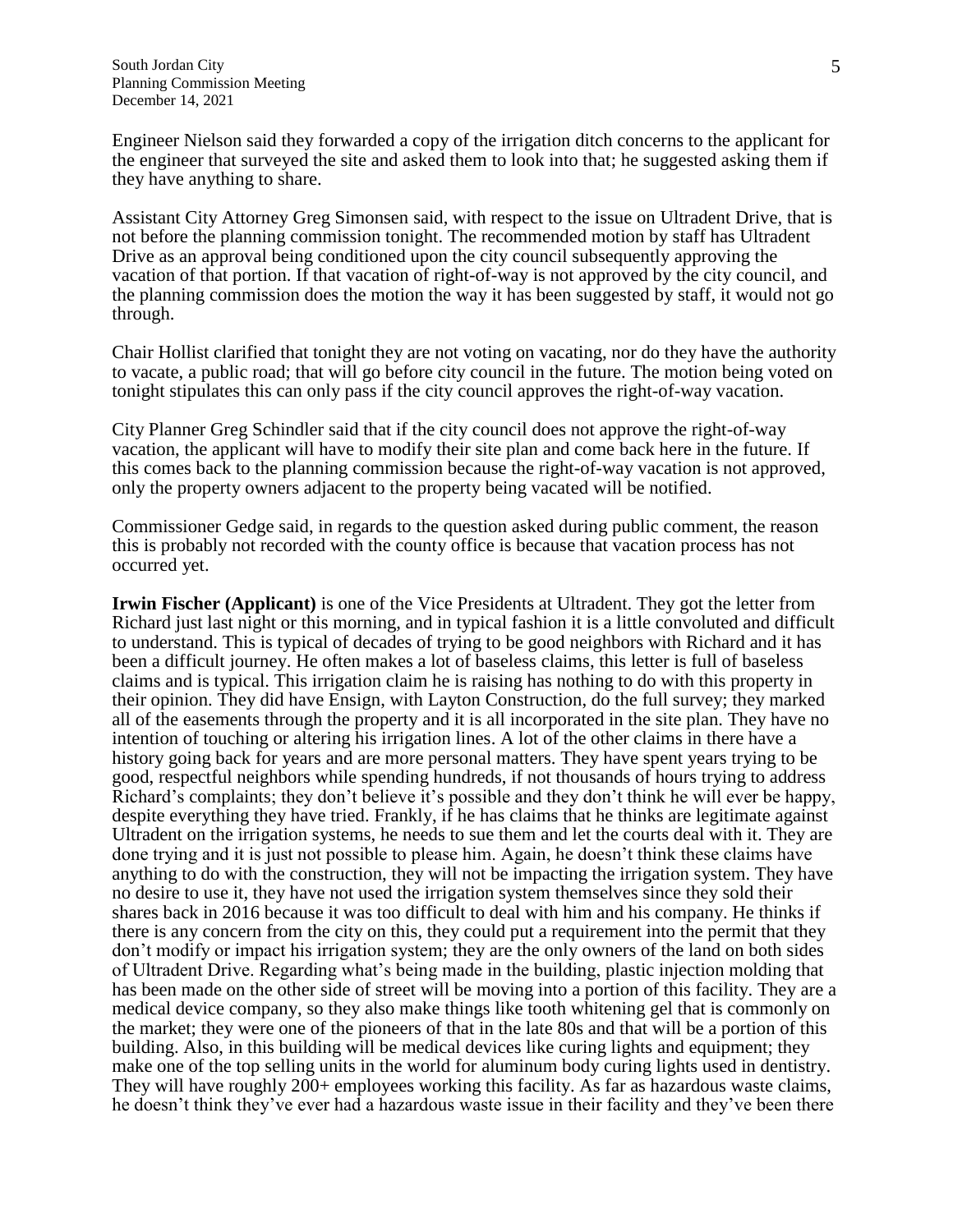since 1991. They have a professional, fully staffed environmental health and safety department with a good track record and a lot of people who are also concerned about being careful and responsible with their materials. Their feelings after speaking with Richard are that he is vindictive and wants to bring up anything he can with Ultradent. He wanted them to join him in a lawsuit against UTA a few years ago on this same ditch. They don't use the water anymore, deliberately because of dealing with him for years, and they refused to join the lawsuit; he thinks that is probably what's driving Richard on this.

Chair Hollist asked if they have any sort of flaring on site, and if they planned on removing all waste off site with no long term storage.

Mr. Fischer said they do not have any burning of gasses on their site. They never store anything on site and the little bit of waste they do have is dealt with through professional waste management companies.

Chair Hollist asked if there is any type of barrier between their property and the Frontrunner line.

Mr. Fischer said he believes there is an existing fence.

Chair Hollist asked if there is anything this road accesses, other than their two buildings.

Mr. Fischer said the road dead ends, you can't get to the tracks.

Commissioner Gedge asked if there will still be access to the shared parking, as people park there during the day for the Frontrunner.

Mr. Fischer said yes, they purchased the tower to the south earlier this year and there will still be a tenant on one of the floors there, as well as public access to the building as that's required to run their business.

Chair Hollist asked if they feel like they have accurate security for the building, as the Architectural Review Committee brought this up.

Mr. Fischer said they are regulated and audited by the Department of Homeland Security because they have chemicals of interest as part of their manufacturing process.

Chair Hollist asked if their doors are locked with employee only access.

Mr. Fischer said yes, the doors remain locked with employee only access and there are cameras everywhere, some of which have actually helped solve a few thefts in the community in the past.

Commissioner Steve Catmull asked if they have had any complaints or investigations in the past.

Mr. Fischer said he thinks they had a cleaning agent that backed up in a storm drain last year that had to be addressed with some improvement systems, but nothing toxic or hazardous; it was just a foam that was coming up from toothpaste. Toothpaste is what is primarily created in the building to the north; it is technically a "cleaning agent" and something they had to address. In terms of noise pollution, things are pretty quiet and he doesn't believe the process can be heard outside the buildings.

Chair Hollist asked if there was anything that would be consistently put into the water system.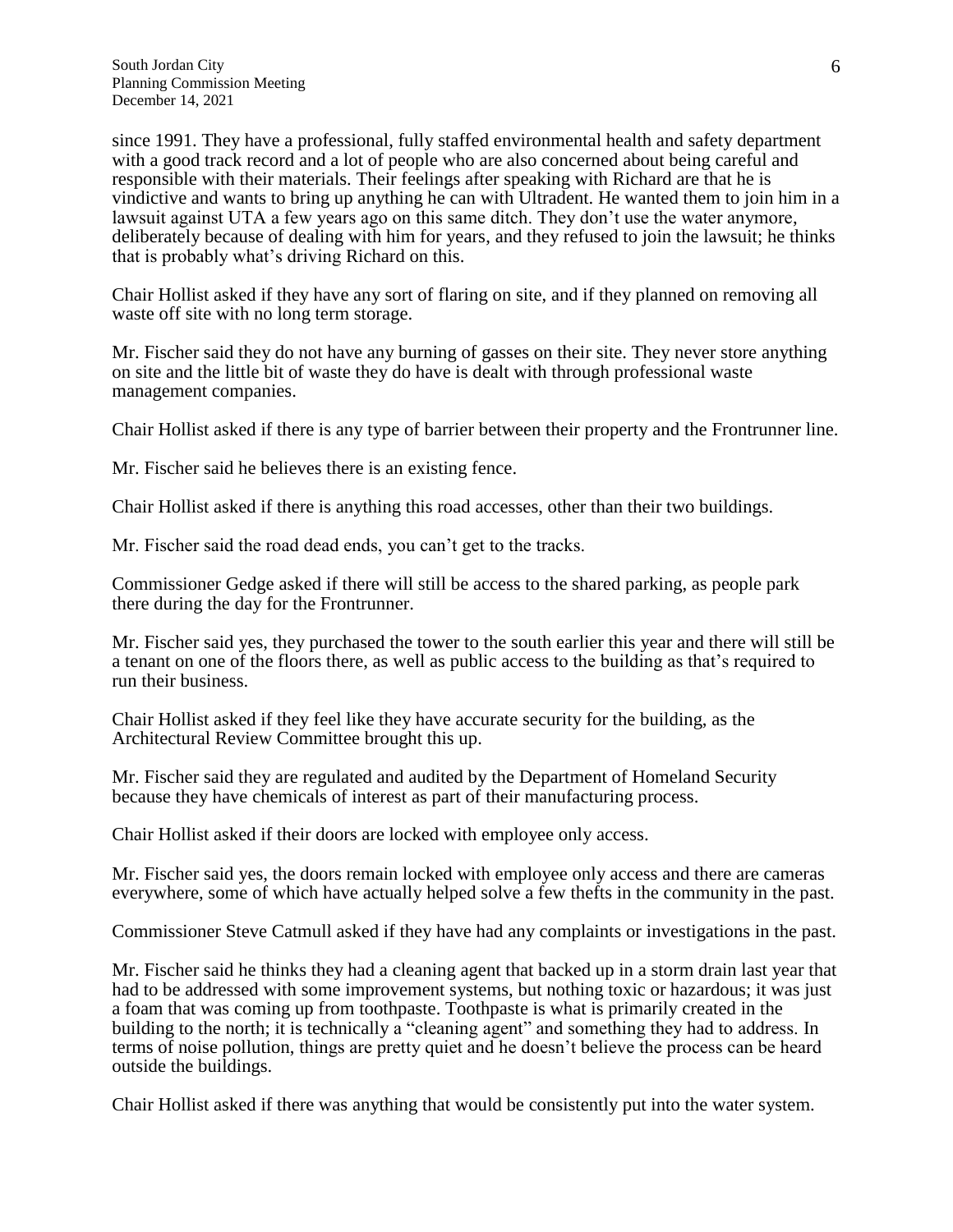Mr. Fischer said no, they don't drain externally. They have the same situation with their parking lots, they have to make sure they pass the sewer district requirements. Layton Construction can speak to drainage if they need to, but that has all been included in the site plan; this current plan includes a holding pond for 100 year storms and it has all been designed to meet code.

Chair Hollist asked if they are only using culinary water for their needs, since they don't use irrigation water.

Mr. Fischer said yes, and they are trying to move more and more to xeriscaping, which is why there is so little grass. On their other building they have been using culinary water for a few years now, and over time they will do the same thing and start converting more to xeriscaping.

Commissioner Gedge noted that he has extended (not immediate) family members who work for Ultradent, and assumes that would not disqualify him from this discussion, as he does not have a financial interest.

Attorney Simonsen said he is correct, that would not disqualify him.

Commissioner Gedge asked what is encompassed under dental products in terms of the conditional use permit, and can that change in the future if this property was sold.

Planner Drozdek said this conditional use permit is for manufacturing and fabrication, so any kind of manufacturing facility could come and already have that conditional use permit issued.

Planner Schindler said he thinks the question being asked is if the permit is issued for the manufacturing and fabrication of dental products in the new building, what about manufacturing of something other than dental products in the future.

Chair Hollist said she would like to see a future tenant come back before the commission if they want to change what is being manufactured there.

Commissioner Gedge said if they are restricting this to "dental products," he'd like to know what that includes. Is it just common sense stuff like dental floss, toothpaste, mouthwash and those types of things, or is it more broad and able to be expanded on.

Planner Schindler said the applicant explained what is being made there, the curing lights and other products used in dentistry, plastic molds, etc. There is no specific definition in the code regarding what dental products are.

Commissioner Gedge said he doesn't have any issues with the current applicant, but more with the future implications if this was sold down the road to someone else under the same purpose. He is comfortable with the way this is currently written.

Chair Hollist asked if they needed to address the applicant's offer regarding them not touching the irrigation system.

Planner Drozdek said if they are receiving the water, they have the legal rights to that water. If they have stopped receiving that water, then they could take them to court over that.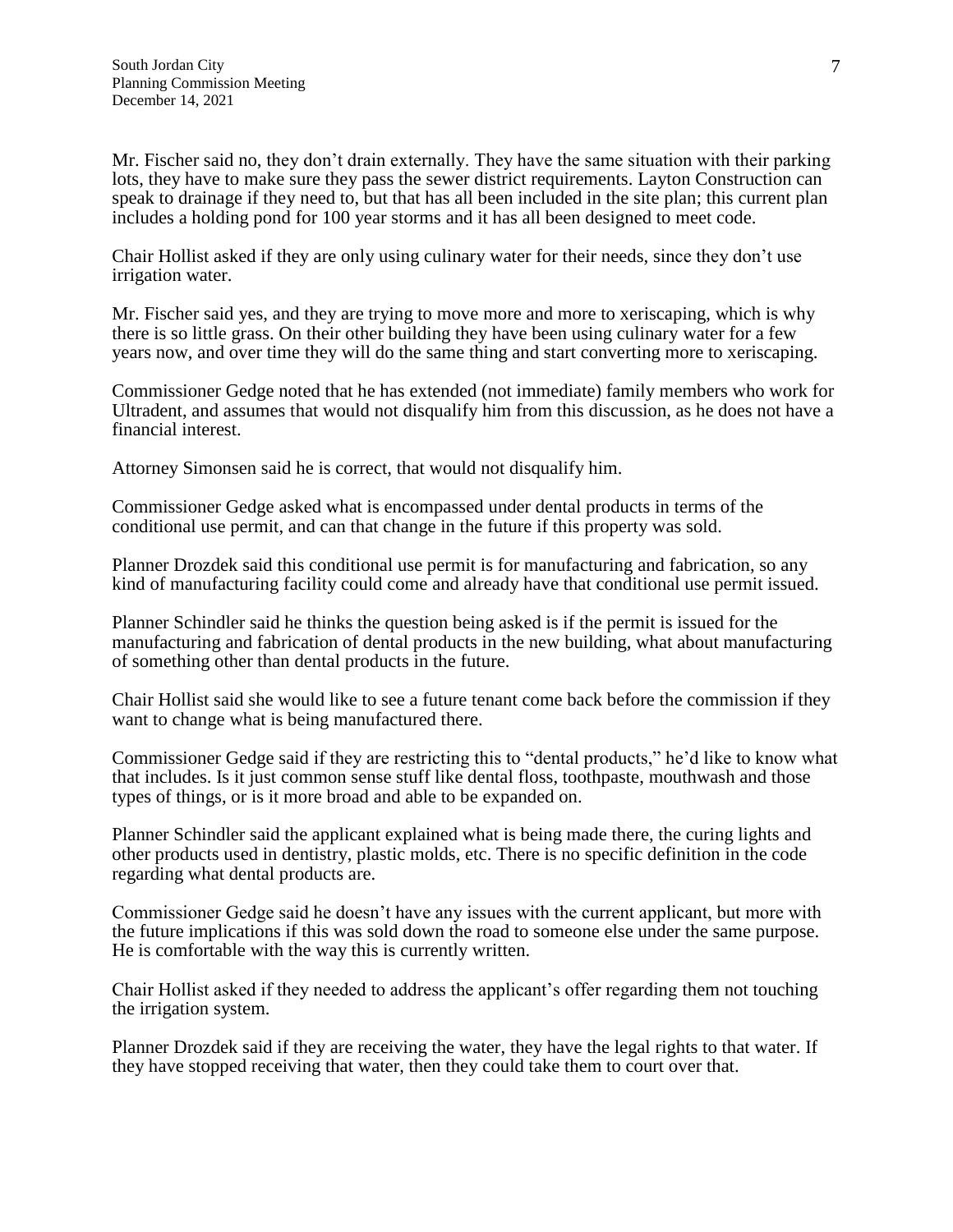Engineer Nielson said this is a private matter and we don't want to be the regulators of that private irrigation system.

Commissioner Catmull asked if any of their manufacturing emissions could go into the intake air for the adjacent offices, and if that been analyzed or assessed.

Mr. Fischer said no, he doesn't believe they have any air emissions that need to be addressed.

**Commissioner Gedge motioned to recommend approval of File No. PLSPR202100252, allowing for construction of a new commercial building, and File No. PLCUP202100254, to allow for manufacturing and fabrication of dental products with the stipulation that the Ultradent Drive 10200 South right-of-way vacation is approved by the City Council. Chair Hollist seconded the motion. Roll Call Vote was 5-0, unanimous in favor.**

Chair Hollist thanked Ultradent for making the modifications requested by the Architectural Review Committee to make the building a little more visually appealing.

#### **C. WOODLAND PARK ESTATES, PRELIMINARY SUBDIVISION PLAT**

Location: 3148 W. 10755 S. File No: PLPP202100224 Applicant: David Jenkins, Ensign Engineering

City Planner Damir Drozdek reviewed background information from the Staff Report.

Chair Michele Hollist asked if there is a second cul-de-sac that will be modified at the same time.

Planner Drozdek said yes, that will go to City Council on January 4<sup>th</sup> and is a separate issue. In the past, the subdivision plat was recorded but the actual improvements didn't match the plat drawings. The actual turnaround ended up being more to the west from what the subdivision plat was showing, so they are going to take away the north end of the cul-de-sac and record a new turnaround.

Chair Hollist opened the hearing to public comment.

**Edward Steel (Resident)** said this is not a small issue, it is taking away a big chunk of his parents' property. That cul-de-sac has been there for 52 years where he learned to ride his bike, and they are strongly protesting this. This came up in 2017 with he believes a previous owner of the property wanting to subdivide that section, they fought it at that time. The owner backed down on it, now he believes the new owners are trying to do the same thing. He believes that by law, this is acquiescence, in that the cul-de-sac has been there for 52 years; moving it down to his parents' is going to be detrimental to the driveway and to the irrigation ditch that serves both properties. Mr. Steel pointed to the map from the Staff Report and showed where his parents' property is located in relation to the proposed changes.

Planner Drozdek said nothing is being done to the properties to the south. Everything that is being realigned, and any improvements being made to the street, are happening at the north end of the road.

Mr. Steel continued to indicate the maps show otherwise, and that part of his parents' property is being cut out for this cul-de-sac.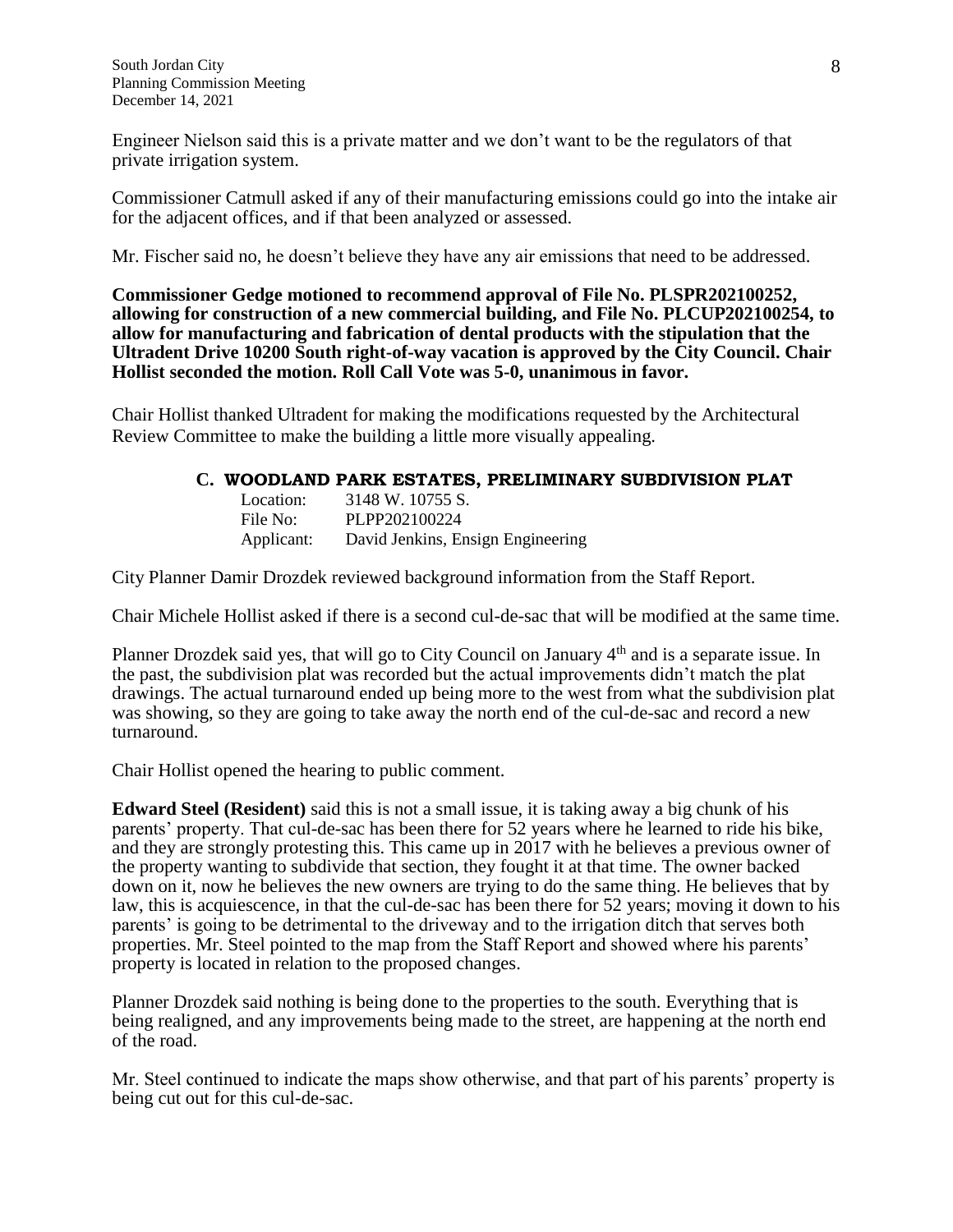City Planner Greg Schindler said he believes they are not going to require them to pave their yard, but that the road will no longer have any turnaround; there is not a full cul-de-sac anywhere currently. He explained that the black solid line is the recorded property line.

Planner Drozdek showed where the existing cul-de-sac is supposed to be per the subdivision plat. The north end has not been improved, it is just raw property. Because this was never improved, the applicant is suggesting to vacate that portion and then record another area for the turnaround; nothing is being done to the properties on the south side.

Planner Schindler asked about the portion that's in Mr. Steel's parents' front yard. It sounds like they never owned that property where the turnaround was supposed to be, and that they still won't own it.

Planner Drozdek said on the new subdivision plat, the portion of the turnaround on the property to the north is shown as public right of way.

Chair Hollist said it sounds like they will have a condition where they are hoping in the future it could potentially be a fully developed turnaround, but at this time the only portion becoming public right of way with the city is on the north side.

Mr. Steel said the drawing looks like they are changing the property.

Commissioner Sean Morrissey said according to the drawing, that it what exists right now.

Mr. Steel asked about the law related to it being this way for 52 years.

Planner Schindler said the proposed plat has the proposed property lines of lot 3 going around the new placement of the cul-de-sec. The space for the cul-de-sac is already on his parents' property and it's going to stay there, but the part to the north will become the owner's property as the city is going to vacate their portion; the city does not intend to vacate the lower half of the circle to the south. They are not improving it into the turnaround because the property line follows it. The turnaround will still be there on the plat, but the northern half will be public right of way, and the southern half will stay private. Per the key on the map, the dotted line indicates it will be vacated; only the solid lines are property lines.

Mr. Steel asked if, since they've been through this before, there was any way to get it recorded and officially stamped that this is how it is going to be.

Planner Schindler said the subdivision plat has to be recorded with the county, it will not be official until it gets recorded.

Chair Hollist recommended Mr. Steel take note of what is being said, and then reference the meeting minutes once they are approved.

Chair Hollist closed the hearing to public comment. She clarified that the only portion becoming a public right of way is on the northern portion of this road, it will only be taken from lots 3 and 4 of the proposed development.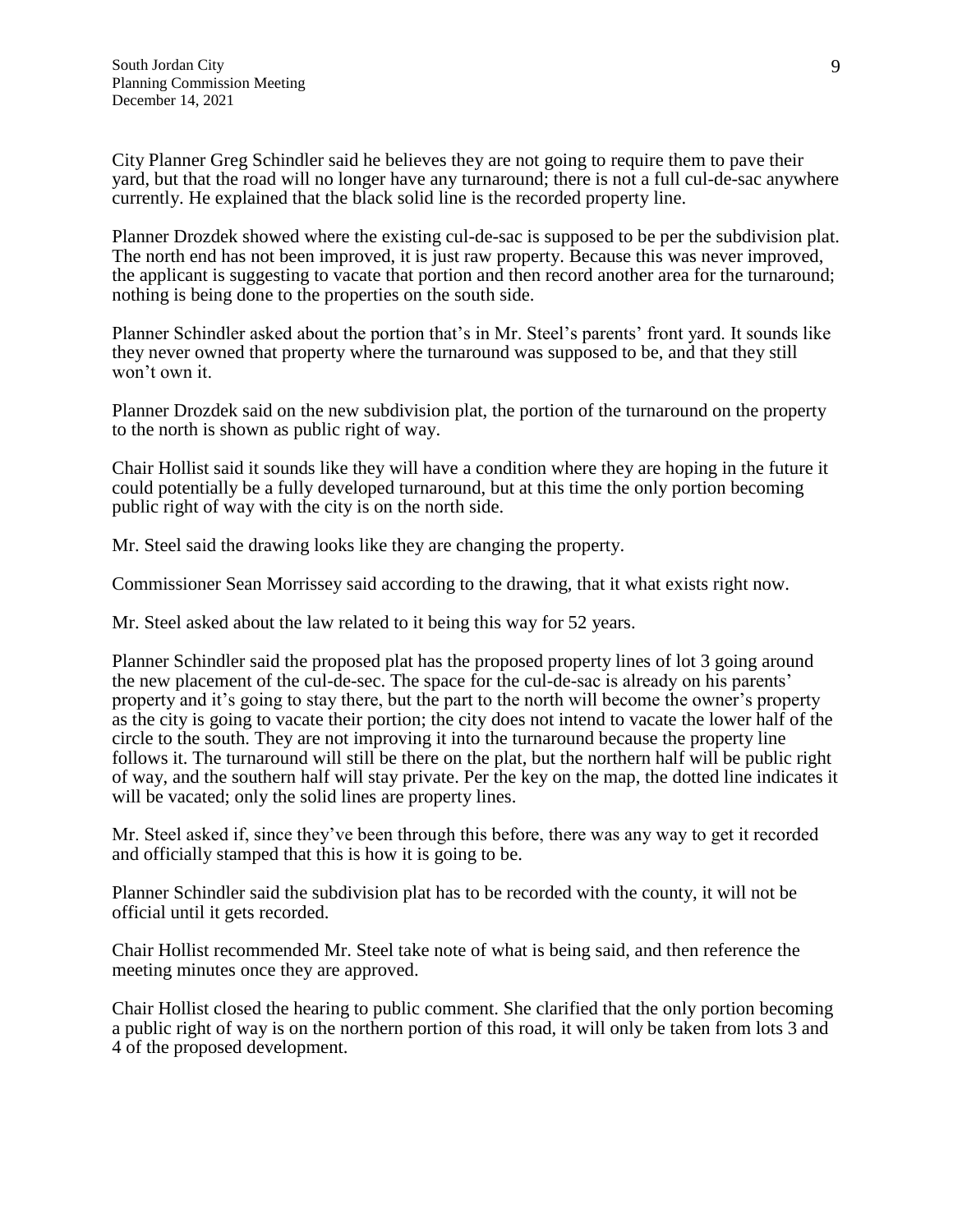Planner Schindler said that if the planning commission approves this preliminary plat tonight, that's the only thing that can get recorded as a final plat; the applicant cannot make modifications to it once it has been approved.

Commissioner Nathan Gedge asked if this is approved tonight, do they need to make any notations for future council action.

Planner Schindler said if the city council doesn't approve this, that space won't be vacated. The commission could make a stipulation that preliminary plat is approved by them, so long as it can't be recorded until the right of way vacation is approved and recorded.

Chair Hollist asked whether or not lots 3 and 4 will be allowed to access the cul-de-sac being discussed.

Planner Schindler said no, they will only have access to the cul-de-sac shown on the plat.

Planner Drozdek said the drawing shows a masonry wall along the right of way.

**Commissioner Gedge motioned to recommend approval of File No. PLPP202100224, Preliminary Subdivision Plat, with the stipulation that the plat cannot be recorded until the City Council approves the vacation as discussed this evening. Chair Hollist seconded the motion. Roll Call Vote was 5-0, unanimous in favor.**

### **D. GARDNER DENTAL PRELIMINARY SUBDIVISION**

| Location:  | 11381 S. Temple Dr. |
|------------|---------------------|
| File No:   | PLPP202100233       |
| Applicant: | Nate Lechtenberg    |

City Planner Greg Schindler reviewed background information from the Staff Report.

Chair Michele Hollist asked if the two properties could be sold separately at a future date.

Planner Schindler said yes, they could be sold separately because the access easement has been recorded and there will always be access to the residence.

Chair Hollist opened the hearing to public comment. The applicant was present in the audience, but did not have anything to add at this point in time.

**Ryan Holt (Resident)** doesn't have a concern with the use of this property, but rather with the traffic controls on 1300 West. Right now he travels that road four or five times a day, there is a lot of cross traffic that tries to cross the double lines. He was curious if there was a possibility of a raised curb so cars cannot cross traffic and create a safety concern. He has seen many near misses where the computer service building is on the corner and they are trying to cut across 1300 West instead of making a legitimate turn further down the road.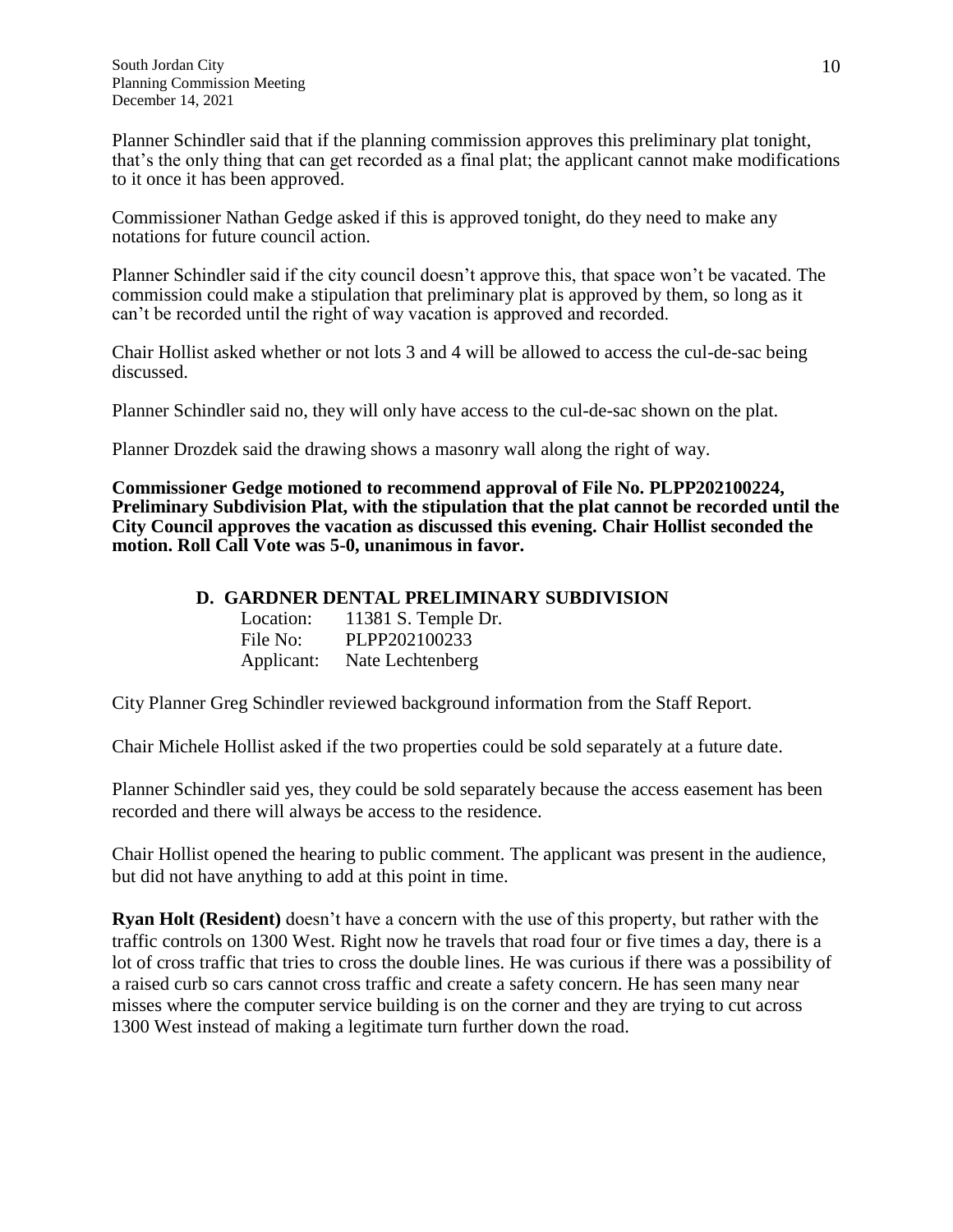**Connie Pearson (Resident)** has concerns with if they build and resell, could it be a 7-11 or a halfway house in the future. She is happy with the way it's set up now, but concerned if 5-10 years down the road they sell it.

Chair Hollist closed the hearing to public comment. She asked staff about traffic concerns raised during public comment.

Assistant City Engineer Jeremy Nielson said that on 11400 South traffic concerns are under UDOT's control, however this site is being accessed off of 1300 West. This is something the city will be watching, but they don't expect a huge volume of traffic using this so initially it will be full access; this could be modified in the future if there were safety issues.

Chair Hollist asked staff about the development plan and what's allowed there.

Planner Schindler said anything that's allowed in the CN zone can be built there, which does include convenience stores. Gas stations and convenience stores usually require two accesses when located on a corner, but UDOT will not allow access to 11400 South here.

Chair Hollist asked if parking requirements would change with the use, or are they tied to the square footage.

Planner Schindler said yes, it parking tied to the square footage, but also to the use of the property; it is different for restaurants, retail and commercial. If this was sold and changed from a dentist's office to a restaurant, they would have to provide much more parking.

Commissioner Steve Catmull asked about the development agreement with the CN and residential zones, and how those work together for this and possible future projects.

Planner Schindler explained that the PD overlay is allowing the residential use.

Commissioner Catmull asked if this was sold and the business changed, would it have to come back to the commission for the site plan.

Planner Schindler said if they didn't change the building, only changed the use, and didn't need additional parking or changes to the site plan then it would just go through staff.

Commissioner Gedge pointed out that the safety concerns regarding traffic control on 1300 West and 11400 South were directed at both sides.

Chair Hollist said she was at the city council meeting where this was first discussed, and she knows the city council has been trying for years to find something to go on this property; they are very pleased with this option.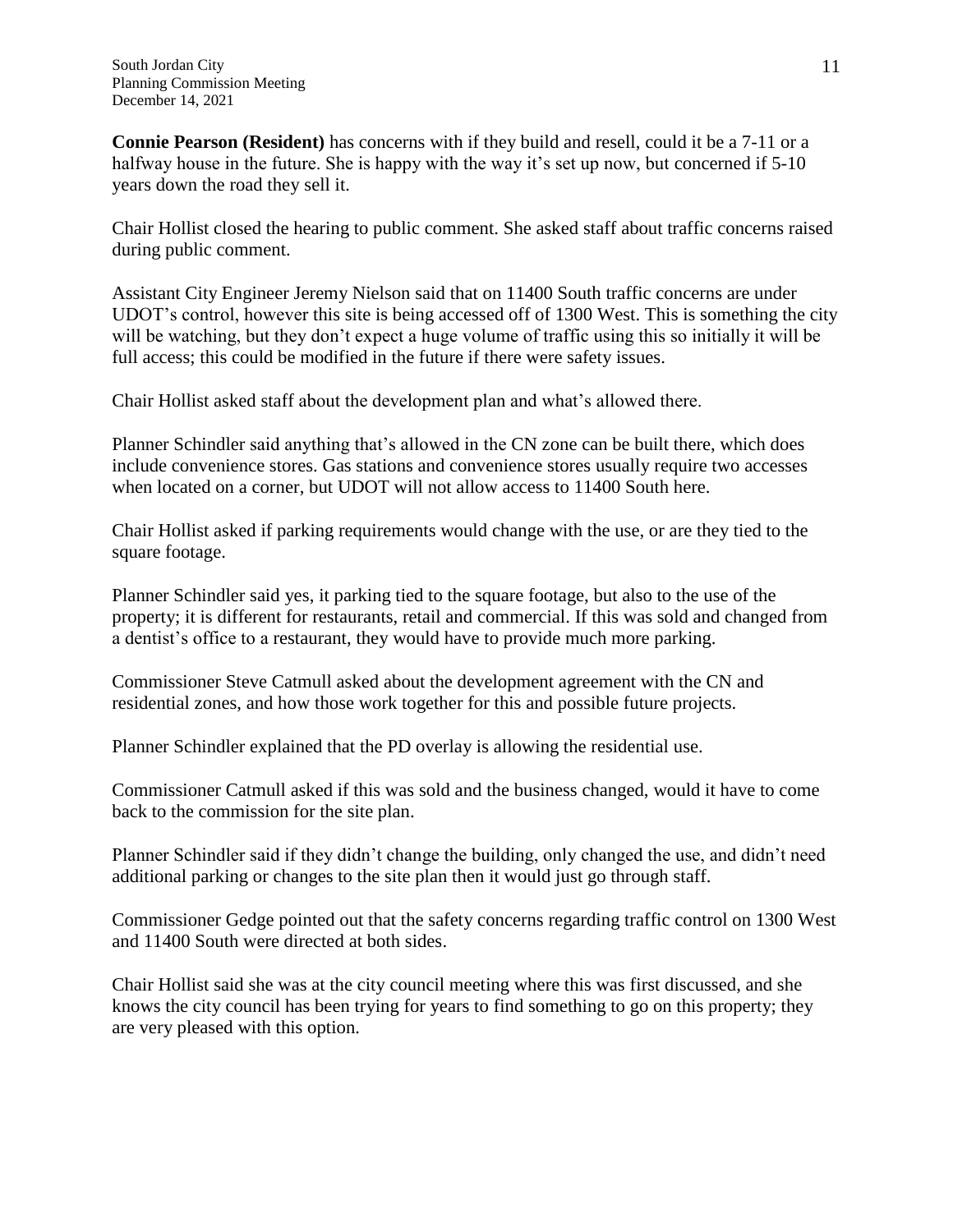**Commissioner Darby motioned to approve File No. PLPP202100233, for the Gardner Dental Preliminary Subdivision. Chair Hollist seconded the motion. Roll Call Vote was 5-0, unanimous in favor.**

### **E. HIDDEN VILLAGE PHASE 3 PRELIMINARY SUBDIVISION**

| Location:  | 10291 S. 1230 W. |
|------------|------------------|
| File No:   | PLPP202100248    |
| Applicant: | Trish Smith      |

City Planner Greg Schindler reviewed background information from the Staff Report.

Commissioner Nathan Gedge asked about the access for the new lane off Samuel Holt Drive, and if an existing home would need to be demolished.

Planner Schindler said no, that space is blank right now.

Chair Hollist asked about the hammerhead and why they weren't encouraging it to go all the way through.

Assistant City Engineer Jeremy Nielson said staff allowed the hammerhead because it meets our requirements; it will be located between lots 202 and 201.

Planner Schindler said the hammerhead and the space behind it is public right of way, however the city engineer can approve different types of turnarounds in certain cases.

Chair Hollist asked why city staff chose the hammerhead in this case.

Planner Schindler said he believes it was because there isn't enough room on the property for a full cul-de-sac. Having a cul-de-sac would have eliminated a few lots because of the minimum space required. They decided to use the area a little more efficiently with the hammerhead.

Chair Hollist can see 1230 West is an access for the homes, but is there another lane on the east that can be used for access to the north as well; she is worried about deadlocking the property to the north.

Planner Schindler said the property to the north was subdivided as a flag lot, so there is access to the lot from 1230 West. The lot further north is owned by the same person as the flag lot and has been subdivided for years, but currently does not have access as the city can't require access to the property from this subdivision as they are not connected. They will have to wait until the property develops to address access, or, since they own the property they could sell the property to someone else and provide a permanent easement through their property.

**Dwayne Rasmussen (Applicant)** has a lot of history here with Arbor Development and he was the original developer of Hidden Village. They have been working diligently on this. The city and the HOA had a lot of questions when this came before the commission originally, about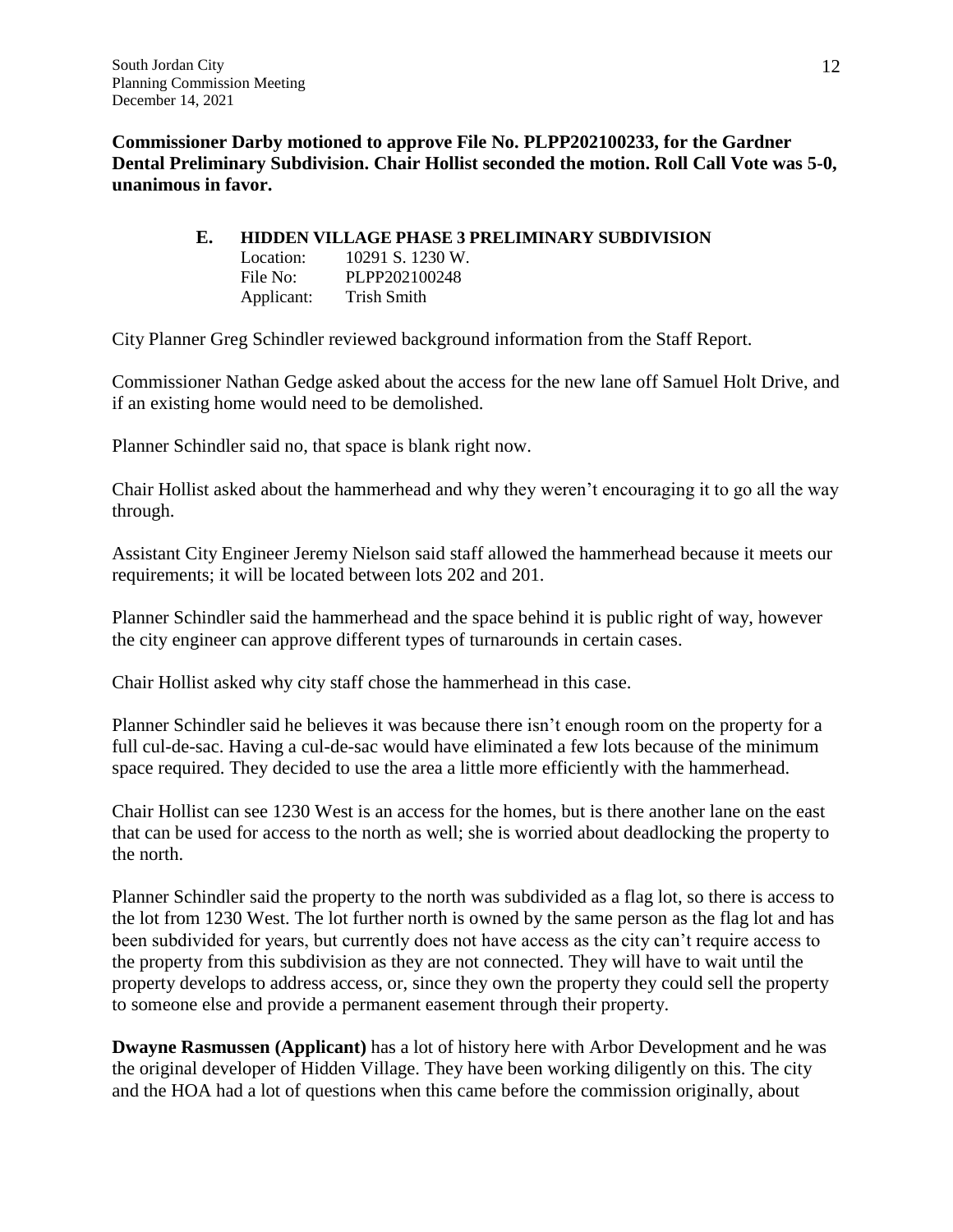whether or not the streets would go public. The HOA voted to allow the streets to go public, and he believes the plat has been filed and the streets are now public; evidenced by the last snow storm when a city snow plow came through. These homes will be built to the same standards the HOA previously used in Hidden Village. The fellow that is going to build them is familiar to those here, David George, and lives here in South Jordan currently. He will be the builder on those homes, not Castlewood Development. He has acquired all of their plans and will be taking those to the Architectural Review Committee with any minor modifications he might have. He thinks we will get a continuation of Hidden Village, however there is still some question as to whether or not they will be a part of the HOA. The HOA will have to weigh in on that, as well as Mr. George, as it may not be necessary; they are not sure what benefits either side would have with this subdivision joining the HOA.

Chair Hollist opened the hearing to public comment.

**Craig Cowdell (Resident)** is the owner of the property north of this proposed subdivision. He is in no way against this proposal, he is happy for them. He appreciates it being brought up that he could be blocked in. His parents live to the west, there is no talk of dividing that property until they pass in the future. His dad has always wanted to have three third acre lots, so he asked if there is any opposition to having the road go all the way through to service the east lot. If not, is there a way they can exit out to the west and service three homes that way, going in between his parents' home and Rex Holt's home. Right now, that road is too skinny to provide access for three homes to exit. The field to the east is owned by the school district, so he doesn't know if that will ever be developed; that could be an option for access as well. He is just concerned about future access for the desired three third acre lots in the future, and if there is a possibility that road could go straight through with possibly the hammerhead on his property.

Chair Hollist asked to clarify that the properties impacted are the two that border the entire northern boundary of what we're discussing tonight, and that he is hoping to turn those two lots into three eventually.

Mr. Cowdell said yes, the lot to the west would be the flag lot in the future and that would go in and out to the west. The two properties to the east, his being one of them, could go out the west entrance on the lane that is currently there, but with the city variances right now the road isn't wide enough. He is worried about future progression for his family's property. If that road went all the way through, then possibly they could talk about selling the lots in the future to Hidden Village, or whatever his family wants to do. He just wanted to be here to represent his family.

**Ryan Holt (Resident)** this is his father's home and family trust. They have been before the commission a few times in the past, one of the issues that has come up in the past is the hammerhead. The hammerhead was only permitted because of the short length of the road. If that road was to continue through to the north, he believes the city would require a circle because there is an abbreviated distance in play with allowing the hammerhead to come in. Also, the description of this property is the house address, the house has been sold separate from the development so this should probably be adjusted. As far as the property to the north where the Cowdells are, there have been several alternatives kicked around for years, but nothing had ever really come of it that he can remember. The next parcel north of that, which is Don Holt's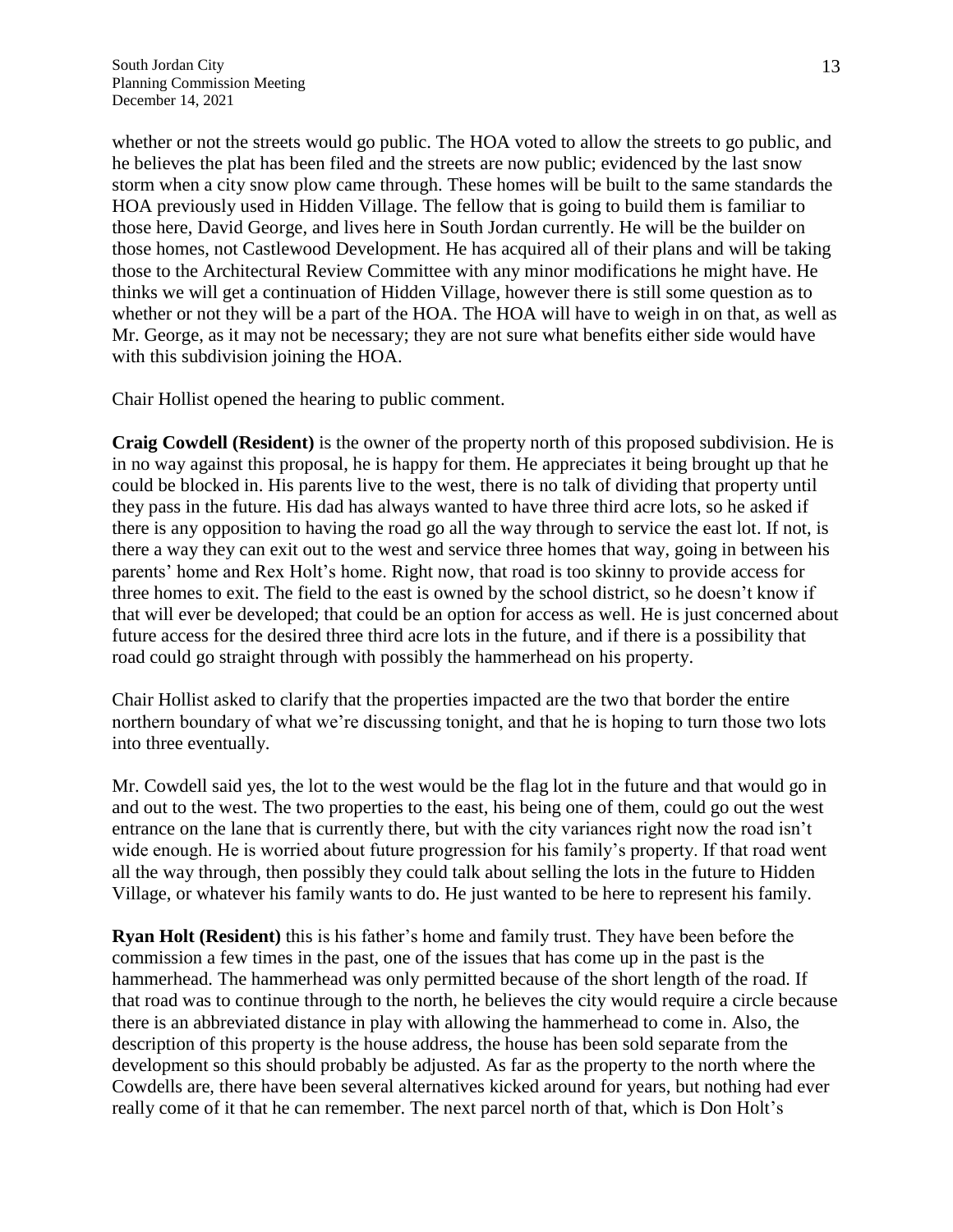property, has two lots; one of the lots has a metal shop with the house on the west portion. All three of those pieces of ground were part of his grandfather's property. The pieces with houses on them had been bought from family before his grandfather retained the back piece. When he passed, those three lots to the east of the houses were all sold or deeded over to the families; that is why they see that extra line across the middle of the map. While he respects the comments from Mr. Cowdell and his family, he believes his family was limited as most of this was done before Brad Sanderson stepped aside. Everything he is sharing is based on the conversations he remembered with Mr. Sanderson, and the discussions with the city regarding the hammerhead. Mr. Sanderson suggested they couldn't really turn the road to the east because they would have to have the school district's permission to attach the road to their property, and they didn't have solid plans for what they were going to do with their future development. Between that, and the length of the road projecting into his property to qualify for a hammerhead, it kind of limited the access to that point. He is sure that his cousin who will inherit Don Holt's property and Mr. Cowdell can work something out with the school district if they needed to. He did point out that 1230 West is a private road, it is not a city road; the easement for that whole road is tied into his father's house as he was the first one to build there. Using 1230 West as a public access for any more development would create quite a bit of pushback from the other family members that reside on 1230 West.

Chair Hollist closed the hearing to public comment. She asked staff where the plows would put the snow in a hammerhead like this, and if they can they even get in there?

Engineer Nielson said many times they push it to the end of the street, and then there is a snow easement to store it. They might also push it to a corner, but it varies year to year. They do the best they can to move it, but the homeowners ultimately are responsible for providing access.

Chair Hollist said she knows it isn't being considered tonight, but she asked staff to respond to Mr. Cowdell's potential for using a flag lot for a third lot.

Planner Schindler said he'd have to look at the flag lot ordinance. Originally, the ordinance allowed a single lot to create two extra lots with one flag. They may be able to do that, but there probably isn't enough room to run the access. He is not sure how he accesses his property, and it looks very narrow. The current zoning on the property appears to be agricultural, and as such, it can't be divided further without a rezone. There is no guarantee that they will be able to build multiple third acre lots there, and with the current zone they wouldn't be able to build any more. If he wanted to work with the property owners to the north of him, they seem to have a much wider strip of ground that comes off of 1230 West that could act as a proper driveway, or at least a private access to get to their back lot, and then to his property. He doesn't know how extending this subdivision's road up and stubbing it into his property would affect the layout of the lots, and Mr. Cowdell did say he would be willing to share the hammerhead on his property; that is between the two property owners at this point. This is not something we are going to require since our code says we have to provide access to undeveloped property if they don't already have it, his house is the development on the property. If he had a zone change already and was able to develop it further, then it would be a different story. He doesn't believe it would change staff's recommendation if Mr. Holt or the applicant agreed to running the road straight up, however that is a private matter.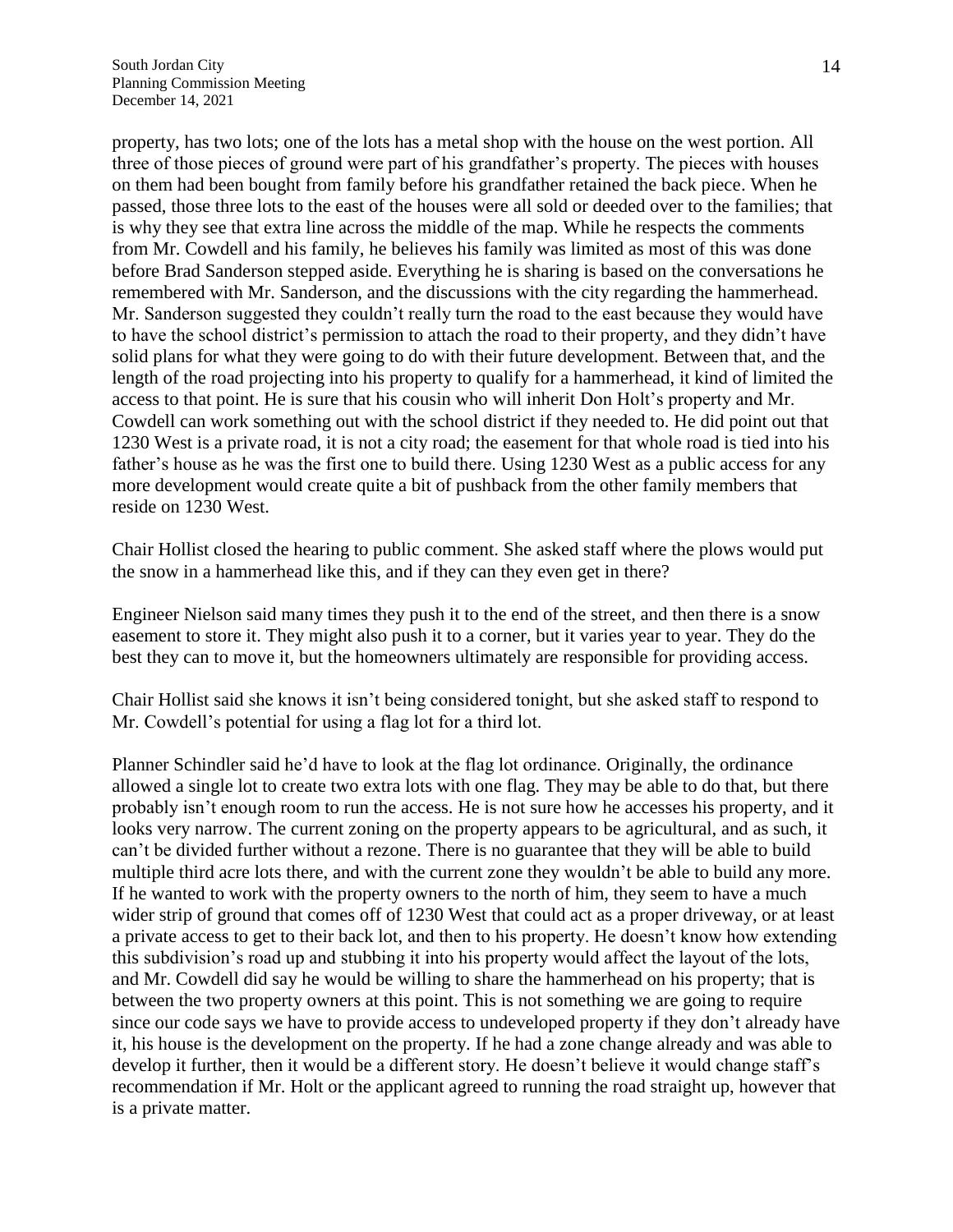Commissioner Nathan Gedge asked about the parcel on the southwest, that is about five feet wide and runs along lots 206 and 205. What is that piece for, and why is it not part of lots 206 and 205.

Mr. Holt said the piece of land goes with the home that has been sold. This is there because the existing lot with his sister's home has a shop on it and they had to move the property line to get clearance off the side of shop. At the time this was done, they were dealing with the Hidden Village development and the stone wall they were placing along that property line, so it made more sense to have the wall be in a straight line. There have been conversations between his cousin's kids who have bought the home and his sister, they are planning on doing a lot line adjustment at some point to clean that up. The intention was to have a straight line for the development, and in the future his sister and the other property owners can clean up the property line; this does not affect anything being discussed tonight.

Chair Hollist asked the applicant if they had anything to add, or if they have any interest in discussing anything further in relation to extending access to the adjacent properties.

Mr. Rasmussen said they probably would not be interested in anything additional. They would like the commission to approve what is here before them this evening, recognizing that it has been a long ways coming down here. He doesn't think it makes any sense to continue that access to the north, nor would the residents of Hidden Village feel like they wanted that.

**Commissioner Gedge motioned to approve File No. PLPP202100248, Hidden Village Phase 3 Preliminary Subdivision. Chair Hollist seconded the motion. Roll Call vote was 5-0, unanimous in favor.**

# **IX. LEGISLATIVE PUBLIC HEARINGS –** *None*

# **X. OTHER BUSINESS**

Chair Michele Hollist asked if the commission will be changing after the new year.

City Planner Greg Schindler said the re-elected city council members and the mayor will reach out to each of their appointees and discuss that with them.

Assistant City Attorney Greg Simonsen said each commissioner has a package on their desk and explained the enclosed book and author, it will be used for some trainings throughout the coming year. It is a great reference for preparation before meetings.

Commissioner Sean Morrissey shared that this will be his last planning Commission meeting. He has been in this position for seven years, and while Council Member McGuire has asked him to continue he has decided to allow a new commissioner to take his place.

# **ADJOURNMENT**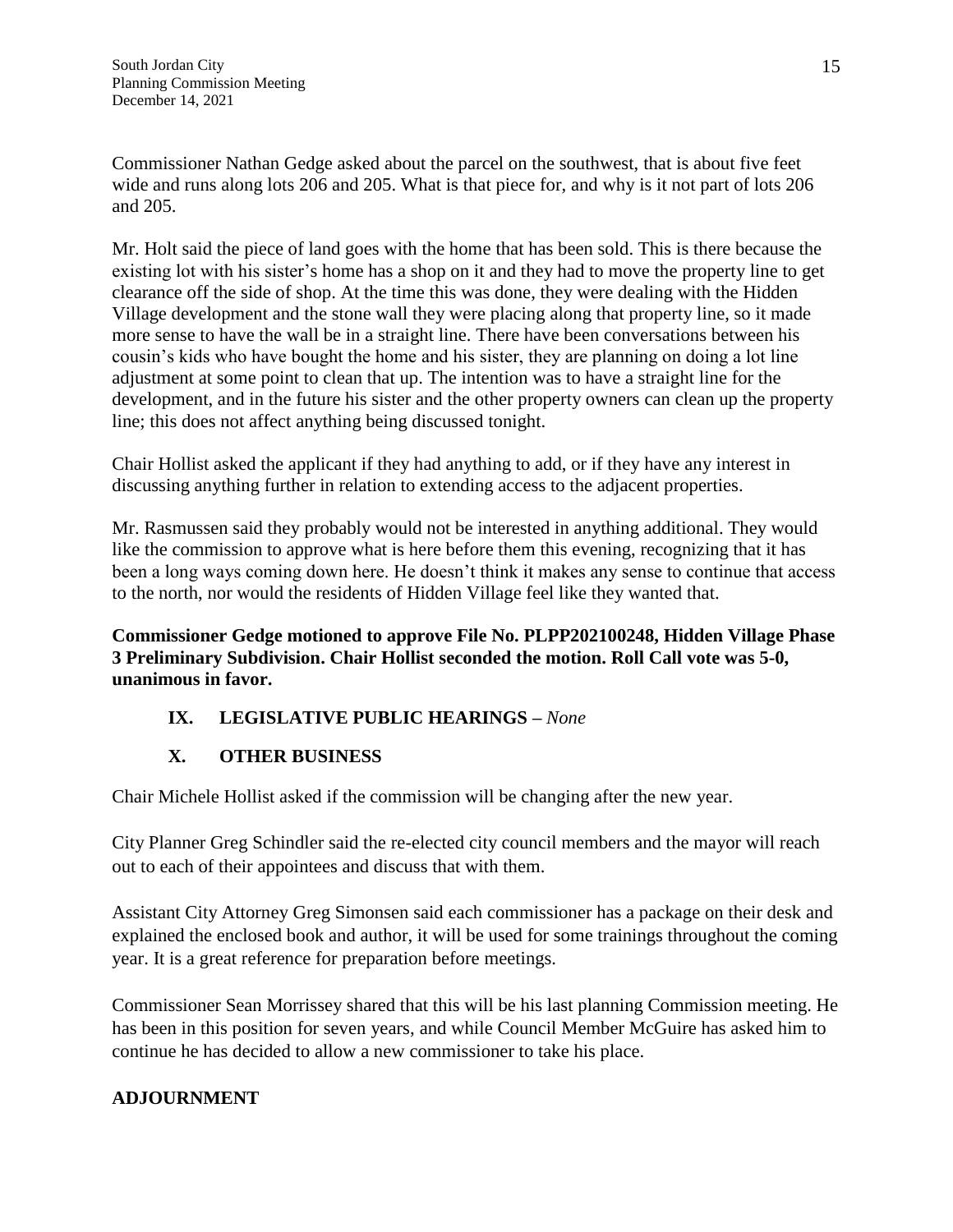# **Chair Hollist motioned to adjourn the December 14, 2021 Planning Commission meeting. Commissioner Darby seconded the motion; vote was unanimous in favor.**

The December 14, 2021 Planning Commission Meeting adjourned at 8:24 p.m.

Meeting minutes were prepared by Deputy Recorder Cindy Valdez

**This is a true and correct copy of the December 14, 2021 Planning Commission minutes, which were approved on January 11, 2022.**

**Cindy Valdez Deputy Recorder**